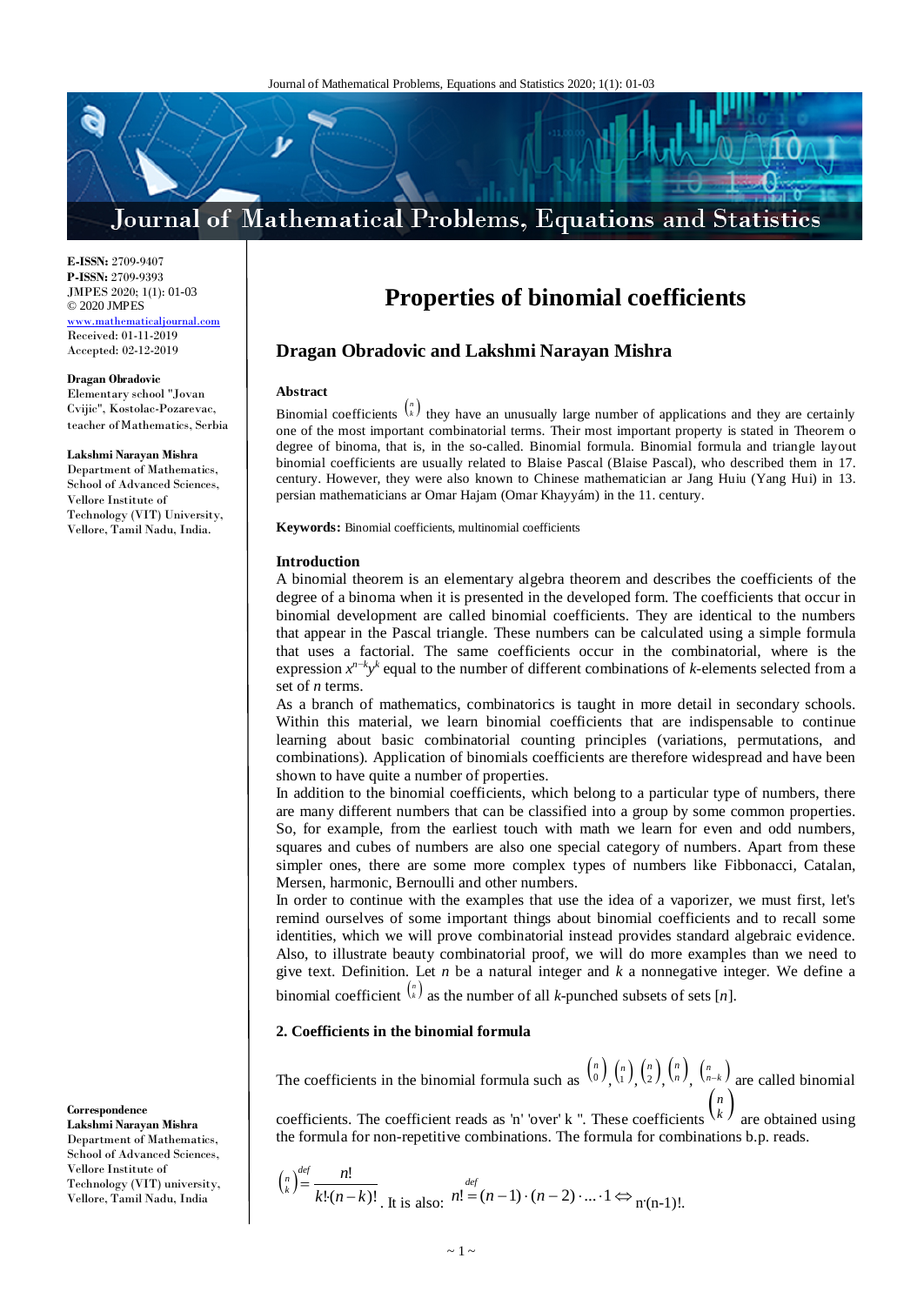The following applies to binomial coefficients:

$$
\binom{n}{0} \stackrel{def}{=} 1 \wedge \binom{n}{n} \stackrel{def}{=} 1
$$
\n
$$
\binom{n}{k} \stackrel{n}{=} \binom{n}{n-k}, \text{ because by the formula for combinations b.p.}
$$
\n
$$
C_k^n = \frac{n!}{k!(n-k)!}, \quad C_{n-k}^n = \frac{n!}{(n-k)!k!}, \quad \frac{n!}{(n-k)!k!} \stackrel{n!}{=} \frac{n!}{k!(n-k)!}, \text{ because the n!=n!},
$$
\n
$$
\text{i (n-k)!k!} = \text{k!}(n-k)!\text{ by commutation law, we conclude that } \binom{n}{k} \stackrel{n}{=} \binom{n}{n-k}.
$$
\n
$$
\binom{n}{k} + \binom{n}{k+1} = \binom{n+1}{k+1} \text{ That is because it is } \binom{n+1}{k+1} =
$$
\n
$$
\frac{(n+1)!}{(k+1)!(n+1-k-1)!} = \frac{(n+1)!}{(k+1)!(n-k)!}, \quad \frac{n}{k} \binom{n}{k} + \binom{n}{k+1} =
$$
\n
$$
= \frac{n!}{k!(n-k)!} + \frac{n!}{(k+1)!(n-k-1)!} = \frac{n!}{k!(n-k) \cdot (n-k-1)!} + \frac{n!}{(k+1) \cdot k!(n-k-1)!} =
$$
\n
$$
= \frac{n!}{(n-k-1)!(n-k) \cdot k! (k+1)} = \frac{n! (k+1+n-k)}{(n-k)!(k+1)!} = \frac{n! (n+1)}{(n-k)!(k+1)!} = \frac{(n+1)!}{(k+1)!(n-k)!},
$$

which means that  $\binom{n}{k} + \binom{n}{k+1} = \binom{n+1}{k+1}$ *k n k n*  $k \int (k+1)$   $(k+1)$ .

• the coefficient in front of the kth member is equal  $\binom{n}{k-1}$ ,  $n, k \in N$ .

#### **A derivation of the binomial formula**

-

By the binomial formula, we determine the result and the coefficients that lie in front of the summaries, which determine the result of an expression in which a certain bin is multiplied a certain number of times by itself.

Let's start with the formula:  $(a + b)^1 = a + b$ 

Multiplying both sides of this formula by  $(a + b)$  we get:  $(a + b)^2 = a^2 + 2ab + b^2$ 

Continuing to multiply both sides of the formula by  $(a + b)$ , we get a formula in which the result of the expression  $(a + b)^n$  is calculated,  $n \in N$ , where, respectively, the product of n equal factors is calculated,  $(a + b) \cdot (a + b) \cdot ... \cdot (a + b)$ where the bin  $(a + b)$  occurs n times.

Expression (1) 
$$
(a+b) \cdot (a+b) \cdot ... \cdot (a+b)
$$
 we calculate by:

• we extract a from each factor and obtain  $a \cdot a \cdot ... \cdot a = a^n$  because in expression (1) a is multiplied n times by itself;

• we extract b from one factor and from all other a, so we get the expression (2)  $a^{n-1}b$ . There are such opportunities  $C_1^n$  that is, n, which means that we get n terms such as expression 2;

• take a number k such that  $1 \le k \le n$ . From expression (1)

we can extract the k factor on  $C_k^n$  ways, and from the rest n- k the number of factors is a. Then we get the expression  $\mathbf{a}^{n-k} \mathbf{b}^k$  and there are such expressions  $C_k^n$ , because the term  $\mathbf{a}^{n-k}$  can be defined at  $C_{n-k}^n$  ways, bk on  $C_k^n$  find on. How is it  $C_k^n = C_{n-k}^n$  if we determine b<sup>k</sup> on  $C_k^n$  we also determined an-k in the same number of ways. The same is true if we first define the expression  $a^{n-k}$ ;

 $\bullet$  from each factor we take the number **b** and get  $b<sup>n</sup>$ . Hence the formula:

$$
(a+b)^n = a^n + C_1^n \cdot a^{n-1} \cdot b + \dots + C_k^n \cdot a^{n-k} \cdot b^k + \dots + C_{n-1}^n \cdot a \cdot b^{n-1} + b^n
$$